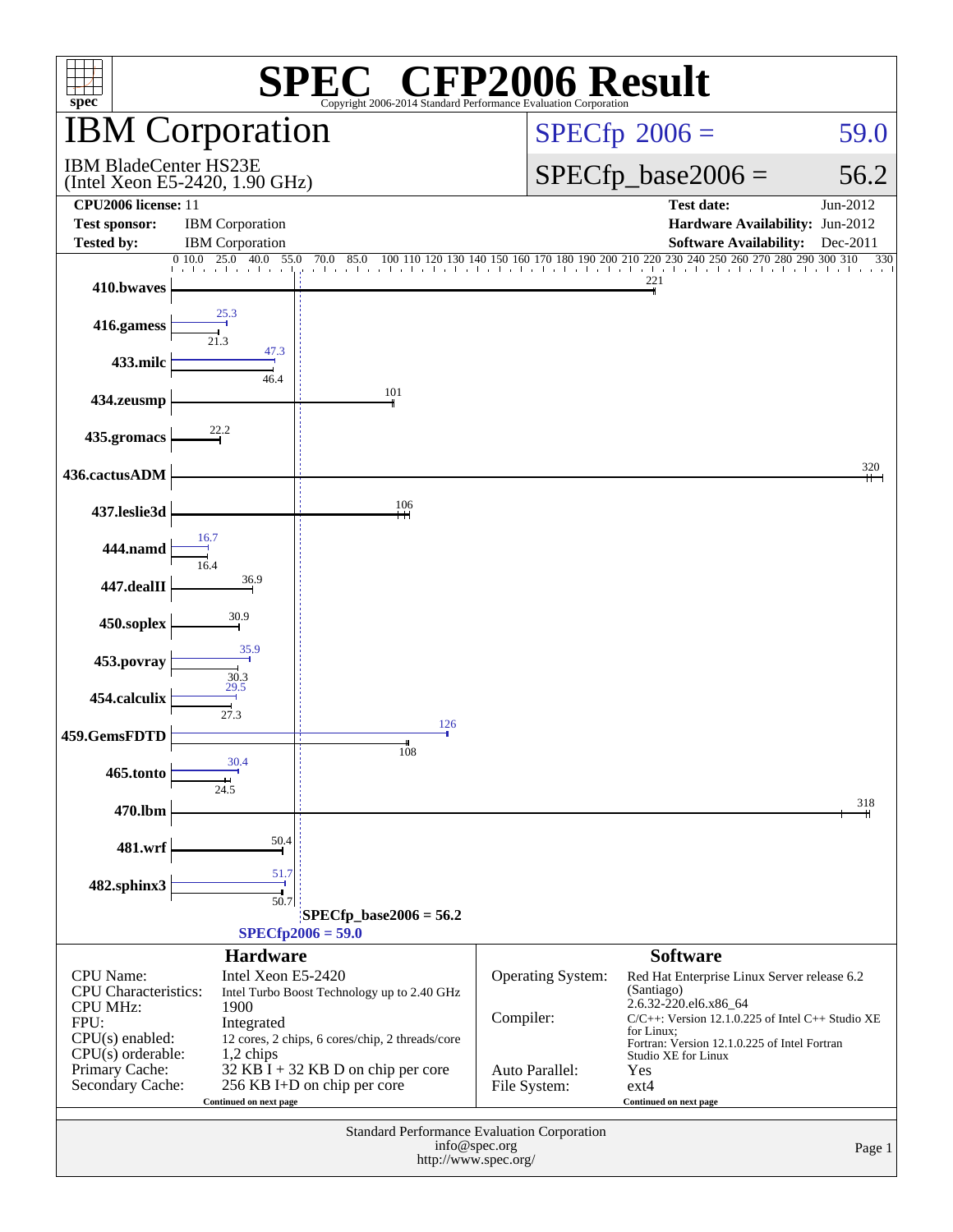

### **BM Corporation**

#### IBM BladeCenter HS23E

(Intel Xeon E5-2420, 1.90 GHz)

#### $SPECfp2006 = 59.0$  $SPECfp2006 = 59.0$

#### $SPECfp\_base2006 = 56.2$

| <b>CPU2006 license: 11</b>                                                        |                                                                                                                                                         | <b>Test date:</b><br>$Jun-2012$                                                    |                                                            |
|-----------------------------------------------------------------------------------|---------------------------------------------------------------------------------------------------------------------------------------------------------|------------------------------------------------------------------------------------|------------------------------------------------------------|
| <b>Test sponsor:</b>                                                              | <b>IBM</b> Corporation                                                                                                                                  |                                                                                    | <b>Hardware Availability: Jun-2012</b>                     |
| <b>Tested by:</b>                                                                 | <b>IBM</b> Corporation                                                                                                                                  |                                                                                    | <b>Software Availability:</b><br>Dec-2011                  |
| L3 Cache:<br>Other Cache:<br>Memory:<br>Disk Subsystem:<br><b>Other Hardware:</b> | 15 MB I+D on chip per chip<br>None<br>96 GB (12 x 8 GB 2Rx4 PC3-12800R-11, ECC, running<br>at $1333 \text{ MHz}$ )<br>1 x 300 GB SAS, 10000 RPM<br>None | <b>System State:</b><br><b>Base Pointers:</b><br>Peak Pointers:<br>Other Software: | Run level 3 (multi-user)<br>64-bit<br>$32/64$ -bit<br>None |

**[Results Table](http://www.spec.org/auto/cpu2006/Docs/result-fields.html#ResultsTable)**

| Results Tadie                                                                                                                                                                                                                                                                                                                                                                                                    |                |              |                |       |                |              |                |              |                |              |                |              |
|------------------------------------------------------------------------------------------------------------------------------------------------------------------------------------------------------------------------------------------------------------------------------------------------------------------------------------------------------------------------------------------------------------------|----------------|--------------|----------------|-------|----------------|--------------|----------------|--------------|----------------|--------------|----------------|--------------|
|                                                                                                                                                                                                                                                                                                                                                                                                                  |                |              | <b>Base</b>    |       |                |              | <b>Peak</b>    |              |                |              |                |              |
| <b>Benchmark</b>                                                                                                                                                                                                                                                                                                                                                                                                 | <b>Seconds</b> | <b>Ratio</b> | <b>Seconds</b> | Ratio | <b>Seconds</b> | <b>Ratio</b> | <b>Seconds</b> | <b>Ratio</b> | <b>Seconds</b> | <b>Ratio</b> | <b>Seconds</b> | <b>Ratio</b> |
| 410.bwaves                                                                                                                                                                                                                                                                                                                                                                                                       | 61.5           | 221          | 61.5           | 221   | 61.7           | 220          | 61.5           | 221          | 61.5           | 221          | 61.7           | 220          |
| 416.gamess                                                                                                                                                                                                                                                                                                                                                                                                       | 920            | 21.3         | 923            | 21.2  | 914            | 21.4         | 779            | 25.1         | 775            | 25.3         | 775            | 25.3         |
| $433$ .milc                                                                                                                                                                                                                                                                                                                                                                                                      | 198            | 46.4         | 198            | 46.4  | 198            | 46.4         | 194            | 47.3         | 194            | 47.2         | 194            | 47.3         |
| $434$ . zeusmp                                                                                                                                                                                                                                                                                                                                                                                                   | 90.3           | 101          | 89.7           | 101   | 89.7           | 101          | 90.3           | 101          | 89.7           | 101          | 89.7           | <u>101</u>   |
| 435.gromacs                                                                                                                                                                                                                                                                                                                                                                                                      | 323            | 22.1         | 322            | 22.2  | 321            | 22.2         | 323            | 22.1         | 322            | 22.2         | 321            | 22.2         |
| 436.cactusADM                                                                                                                                                                                                                                                                                                                                                                                                    | 37.3           | 320          | 36.7           | 325   | 37.5           | 318          | <b>37.3</b>    | 320          | 36.7           | 325          | 37.5           | 318          |
| 437.leslie3d                                                                                                                                                                                                                                                                                                                                                                                                     | 86.5           | 109          | 90.7           | 104   | 88.3           | 106          | 86.5           | 109          | 90.7           | 104          | 88.3           | <u>106</u>   |
| 444.namd                                                                                                                                                                                                                                                                                                                                                                                                         | 489            | 16.4         | 489            | 16.4  | 489            | 16.4         | 481            | 16.7         | 481            | 16.7         | <b>481</b>     | 16.7         |
| $447$ .dealII                                                                                                                                                                                                                                                                                                                                                                                                    | 310            | 36.9         | 311            | 36.8  | 310            | 36.9         | 310            | 36.9         | 311            | 36.8         | 310            | 36.9         |
| $450$ .soplex                                                                                                                                                                                                                                                                                                                                                                                                    | 269            | 31.1         | 274            | 30.4  | 270            | 30.9         | 269            | 31.1         | 274            | 30.4         | 270            | <u>30.9</u>  |
| 453.povray                                                                                                                                                                                                                                                                                                                                                                                                       | 175            | 30.4         | <u>175</u>     | 30.3  | 176            | 30.3         | 148            | 35.9         | 149            | 35.6         | 148            | 35.9         |
| 454.calculix                                                                                                                                                                                                                                                                                                                                                                                                     | 304            | 27.1         | 302            | 27.4  | 302            | 27.3         | 280            | 29.4         | 280            | 29.5         | 278            | 29.7         |
| 459.GemsFDTD                                                                                                                                                                                                                                                                                                                                                                                                     | 98.0           | 108          | 98.8           | 107   | 98.2           | 108          | 84.0           | 126          | 83.8           | 127          | 84.4           | 126          |
| $465$ .tonto                                                                                                                                                                                                                                                                                                                                                                                                     | 364            | 27.0         | 402            | 24.5  | 403            | 24.4         | 320            | 30.8         | 325            | 30.2         | 324            | 30.4         |
| 470.1bm                                                                                                                                                                                                                                                                                                                                                                                                          | 44.8           | 306          | 43.2           | 318   | 43.0           | 319          | 44.8           | 306          | 43.2           | 318          | 43.0           | 319          |
| 481.wrf                                                                                                                                                                                                                                                                                                                                                                                                          | 222            | 50.4         | 222            | 50.4  | 219            | 51.0         | 222            | 50.4         | 222            | 50.4         | 219            | 51.0         |
| $482$ .sphinx $3$                                                                                                                                                                                                                                                                                                                                                                                                | 382            | 51.0         | 389            | 50.1  | 384            | 50.7         | 374            | 52.1         | 378            | 51.6         | 377            | 51.7         |
| and the first state of the first state.<br>11.<br>$\mathbf{D}$ $\mathbf{D}$ $\mathbf{D}$ $\mathbf{D}$ $\mathbf{D}$ $\mathbf{D}$ $\mathbf{D}$ $\mathbf{D}$ $\mathbf{D}$ $\mathbf{D}$ $\mathbf{D}$ $\mathbf{D}$ $\mathbf{D}$ $\mathbf{D}$ $\mathbf{D}$ $\mathbf{D}$ $\mathbf{D}$ $\mathbf{D}$ $\mathbf{D}$ $\mathbf{D}$ $\mathbf{D}$ $\mathbf{D}$ $\mathbf{D}$ $\mathbf{D}$ $\mathbf{$<br>$\mathbf{D}$ $\cdot$ 1.1 |                |              |                |       |                |              |                |              |                |              |                |              |

Results appear in the [order in which they were run.](http://www.spec.org/auto/cpu2006/Docs/result-fields.html#RunOrder) Bold underlined text [indicates a median measurement.](http://www.spec.org/auto/cpu2006/Docs/result-fields.html#Median)

#### **[Operating System Notes](http://www.spec.org/auto/cpu2006/Docs/result-fields.html#OperatingSystemNotes)**

Stack size set to unlimited using "ulimit -s unlimited"

#### **[Platform Notes](http://www.spec.org/auto/cpu2006/Docs/result-fields.html#PlatformNotes)**

 Operating Mode set to Maximum Perfomance in BIOS Sysinfo program /cpu2006.1.2/config/sysinfo.rev6800 \$Rev: 6800 \$ \$Date:: 2011-10-11 #\$ 6f2ebdff5032aaa42e583f96b07f99d3 running on angleshark-pete Mon Jun 4 21:37:42 2012

 This section contains SUT (System Under Test) info as seen by some common utilities. To remove or add to this section, see: <http://www.spec.org/cpu2006/Docs/config.html#sysinfo>

Continued on next page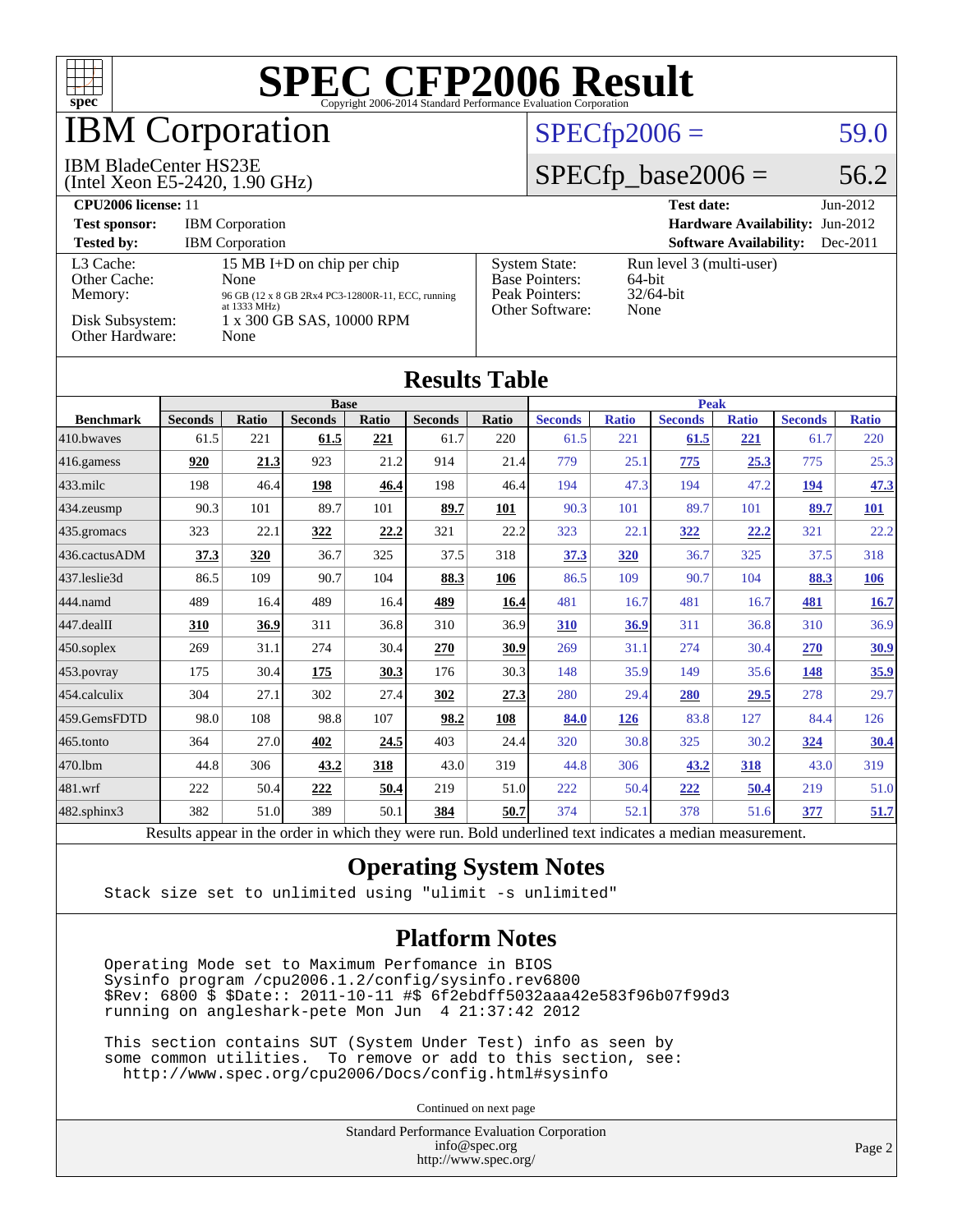

IBM Corporation

 $SPECTp2006 = 59.0$ 

(Intel Xeon E5-2420, 1.90 GHz) IBM BladeCenter HS23E

 $SPECTp\_base2006 = 56.2$ 

**[Test sponsor:](http://www.spec.org/auto/cpu2006/Docs/result-fields.html#Testsponsor)** IBM Corporation **IBM** Corporation **[Hardware Availability:](http://www.spec.org/auto/cpu2006/Docs/result-fields.html#HardwareAvailability)** Jun-2012 **[Tested by:](http://www.spec.org/auto/cpu2006/Docs/result-fields.html#Testedby)** IBM Corporation **[Software Availability:](http://www.spec.org/auto/cpu2006/Docs/result-fields.html#SoftwareAvailability)** Dec-2011

**[CPU2006 license:](http://www.spec.org/auto/cpu2006/Docs/result-fields.html#CPU2006license)** 11 **[Test date:](http://www.spec.org/auto/cpu2006/Docs/result-fields.html#Testdate)** Jun-2012

#### **[Platform Notes \(Continued\)](http://www.spec.org/auto/cpu2006/Docs/result-fields.html#PlatformNotes)**

 From /proc/cpuinfo model name : Intel(R) Xeon(R) CPU E5-2420 0 @ 1.90GHz 2 "physical id"s (chips) 24 "processors" cores, siblings (Caution: counting these is hw and system dependent. The following excerpts from /proc/cpuinfo might not be reliable. Use with caution.) cpu cores : 6 siblings : 12 physical 0: cores 0 1 2 3 4 5 physical 1: cores 0 1 2 3 4 5 cache size : 15360 KB From /proc/meminfo<br>MemTotal: 99042356 kB HugePages\_Total: 0<br>Hugepagesize: 2048 kB Hugepagesize: /usr/bin/lsb\_release -d Red Hat Enterprise Linux Server release 6.2 (Santiago) From /etc/\*release\* /etc/\*version\* redhat-release: Red Hat Enterprise Linux Server release 6.2 (Santiago) system-release: Red Hat Enterprise Linux Server release 6.2 (Santiago) system-release-cpe: cpe:/o:redhat:enterprise\_linux:6server:ga:server uname -a: Linux angleshark-pete 2.6.32-220.el6.x86\_64 #1 SMP Wed Nov 9 08:03:13 EST 2011 x86\_64 x86\_64 x86\_64 GNU/Linux run-level 3 Jun 2 19:42 SPEC is set to: /cpu2006.1.2<br>Filesystem Type Size Type Size Used Avail Use% Mounted on /dev/mapper/vg\_anglesharkpet-lv\_root ext4 265G 36G 217G 14% / Additional information from dmidecode: Memory: 6x Micron 36JDYS1G72PZ-1G6M1 8 GB 1600 MHz 2 rank 6x Samsung M392B1K70DM0-CK0 8 GB 1600 MHz 2 rank (End of data from sysinfo program)

#### **[General Notes](http://www.spec.org/auto/cpu2006/Docs/result-fields.html#GeneralNotes)**

```
Environment variables set by runspec before the start of the run:
KMP_AFFINITY = "granularity=fine,compact,1,0"
LD_LIBRARY_PATH = "/cpu2006.1.2/libs/32:/cpu2006.1.2/libs/64"
OMP NUM THREADS = "12"
```
Continued on next page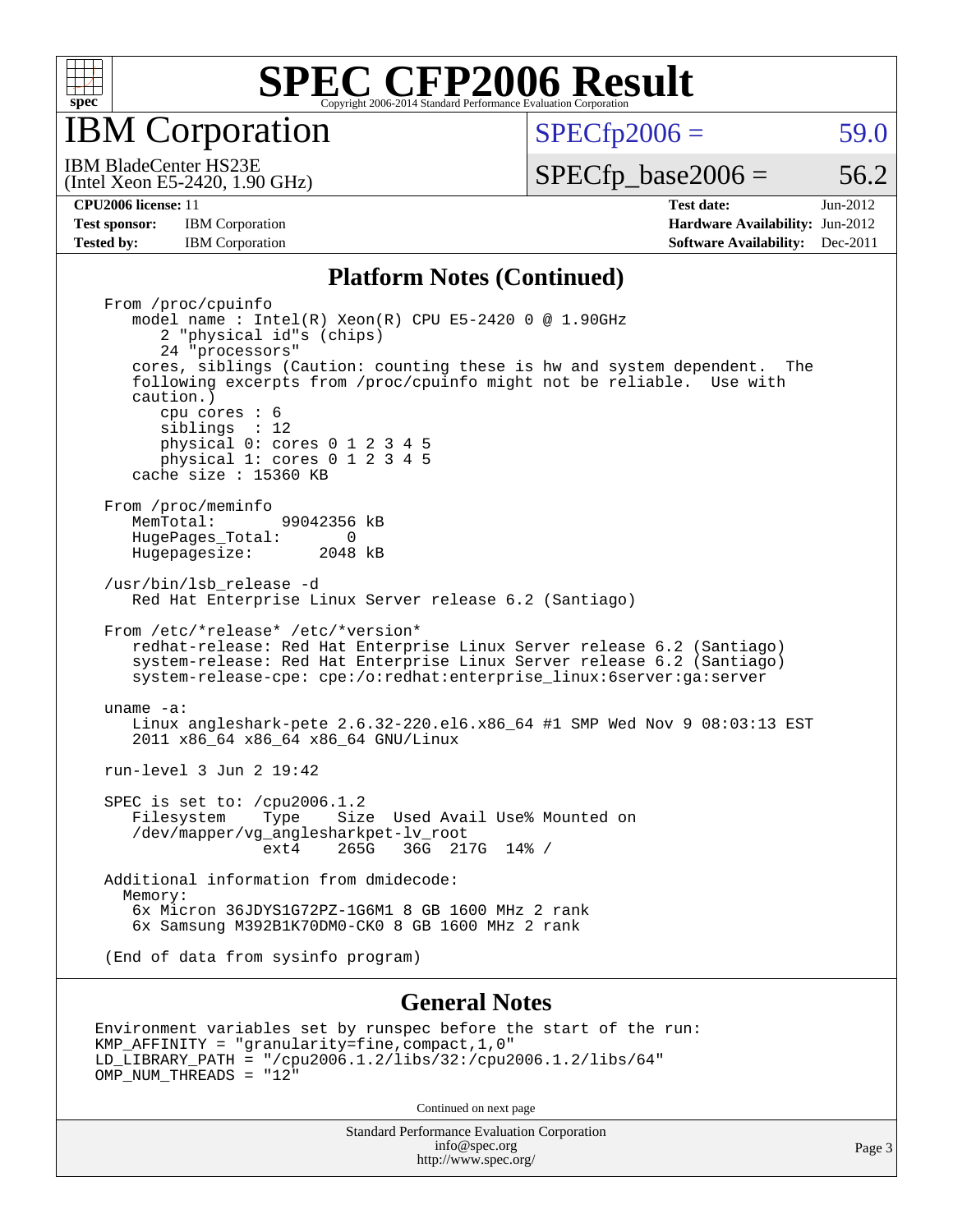

## IBM Corporation

 $SPECTp2006 = 59.0$ 

(Intel Xeon E5-2420, 1.90 GHz) IBM BladeCenter HS23E

 $SPECfp\_base2006 = 56.2$ 

**[Test sponsor:](http://www.spec.org/auto/cpu2006/Docs/result-fields.html#Testsponsor)** IBM Corporation **[Hardware Availability:](http://www.spec.org/auto/cpu2006/Docs/result-fields.html#HardwareAvailability)** Jun-2012

**[CPU2006 license:](http://www.spec.org/auto/cpu2006/Docs/result-fields.html#CPU2006license)** 11 **[Test date:](http://www.spec.org/auto/cpu2006/Docs/result-fields.html#Testdate)** Jun-2012 **[Tested by:](http://www.spec.org/auto/cpu2006/Docs/result-fields.html#Testedby)** IBM Corporation **[Software Availability:](http://www.spec.org/auto/cpu2006/Docs/result-fields.html#SoftwareAvailability)** Dec-2011

#### **[General Notes \(Continued\)](http://www.spec.org/auto/cpu2006/Docs/result-fields.html#GeneralNotes)**

 Binaries compiled on a system with 1x Core i7-860 CPU + 8GB memory using RHEL5.5 Transparent Huge Pages enabled with: echo always > /sys/kernel/mm/redhat\_transparent\_hugepage/enabled

#### **[Base Compiler Invocation](http://www.spec.org/auto/cpu2006/Docs/result-fields.html#BaseCompilerInvocation)**

[C benchmarks](http://www.spec.org/auto/cpu2006/Docs/result-fields.html#Cbenchmarks):  $-m64$ 

[C++ benchmarks:](http://www.spec.org/auto/cpu2006/Docs/result-fields.html#CXXbenchmarks) [icpc -m64](http://www.spec.org/cpu2006/results/res2012q3/cpu2006-20120618-23006.flags.html#user_CXXbase_intel_icpc_64bit_bedb90c1146cab66620883ef4f41a67e)

[Fortran benchmarks](http://www.spec.org/auto/cpu2006/Docs/result-fields.html#Fortranbenchmarks): [ifort -m64](http://www.spec.org/cpu2006/results/res2012q3/cpu2006-20120618-23006.flags.html#user_FCbase_intel_ifort_64bit_ee9d0fb25645d0210d97eb0527dcc06e)

[Benchmarks using both Fortran and C](http://www.spec.org/auto/cpu2006/Docs/result-fields.html#BenchmarksusingbothFortranandC):<br>icc -m64 ifort -m64  $-m64$  ifort  $-m64$ 

#### **[Base Portability Flags](http://www.spec.org/auto/cpu2006/Docs/result-fields.html#BasePortabilityFlags)**

| 435.gromacs: -DSPEC_CPU_LP64 -nofor_main                       |
|----------------------------------------------------------------|
| 436.cactusADM: - DSPEC CPU LP64 - nofor main                   |
|                                                                |
|                                                                |
|                                                                |
|                                                                |
|                                                                |
| 454.calculix: -DSPEC CPU LP64 -nofor main                      |
|                                                                |
|                                                                |
|                                                                |
| 481.wrf: -DSPEC CPU_LP64 -DSPEC_CPU_CASE_FLAG -DSPEC_CPU_LINUX |
|                                                                |
|                                                                |

### **[Base Optimization Flags](http://www.spec.org/auto/cpu2006/Docs/result-fields.html#BaseOptimizationFlags)**

[C benchmarks](http://www.spec.org/auto/cpu2006/Docs/result-fields.html#Cbenchmarks): [-xAVX](http://www.spec.org/cpu2006/results/res2012q3/cpu2006-20120618-23006.flags.html#user_CCbase_f-xAVX) [-ipo](http://www.spec.org/cpu2006/results/res2012q3/cpu2006-20120618-23006.flags.html#user_CCbase_f-ipo) [-O3](http://www.spec.org/cpu2006/results/res2012q3/cpu2006-20120618-23006.flags.html#user_CCbase_f-O3) [-no-prec-div](http://www.spec.org/cpu2006/results/res2012q3/cpu2006-20120618-23006.flags.html#user_CCbase_f-no-prec-div) [-static](http://www.spec.org/cpu2006/results/res2012q3/cpu2006-20120618-23006.flags.html#user_CCbase_f-static) [-parallel](http://www.spec.org/cpu2006/results/res2012q3/cpu2006-20120618-23006.flags.html#user_CCbase_f-parallel) [-opt-prefetch](http://www.spec.org/cpu2006/results/res2012q3/cpu2006-20120618-23006.flags.html#user_CCbase_f-opt-prefetch) [-ansi-alias](http://www.spec.org/cpu2006/results/res2012q3/cpu2006-20120618-23006.flags.html#user_CCbase_f-ansi-alias)

Continued on next page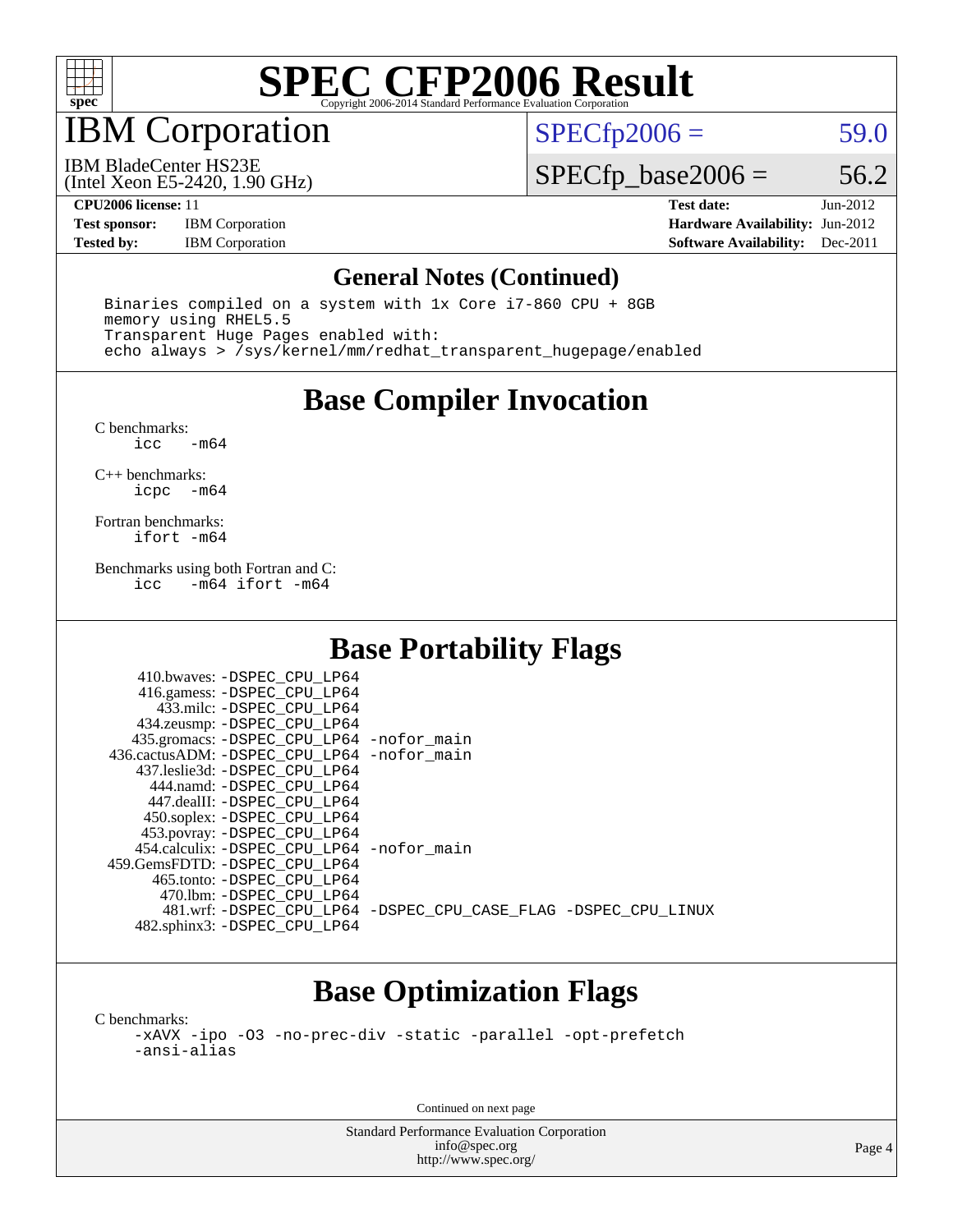

IBM Corporation

 $SPECfp2006 = 59.0$  $SPECfp2006 = 59.0$ 

(Intel Xeon E5-2420, 1.90 GHz) IBM BladeCenter HS23E

 $SPECTp\_base2006 = 56.2$ 

**[Test sponsor:](http://www.spec.org/auto/cpu2006/Docs/result-fields.html#Testsponsor)** IBM Corporation **[Hardware Availability:](http://www.spec.org/auto/cpu2006/Docs/result-fields.html#HardwareAvailability)** Jun-2012 **[Tested by:](http://www.spec.org/auto/cpu2006/Docs/result-fields.html#Testedby)** IBM Corporation **[Software Availability:](http://www.spec.org/auto/cpu2006/Docs/result-fields.html#SoftwareAvailability)** Dec-2011

**[CPU2006 license:](http://www.spec.org/auto/cpu2006/Docs/result-fields.html#CPU2006license)** 11 **[Test date:](http://www.spec.org/auto/cpu2006/Docs/result-fields.html#Testdate)** Jun-2012

### **[Base Optimization Flags \(Continued\)](http://www.spec.org/auto/cpu2006/Docs/result-fields.html#BaseOptimizationFlags)**

[C++ benchmarks:](http://www.spec.org/auto/cpu2006/Docs/result-fields.html#CXXbenchmarks) [-xAVX](http://www.spec.org/cpu2006/results/res2012q3/cpu2006-20120618-23006.flags.html#user_CXXbase_f-xAVX) [-ipo](http://www.spec.org/cpu2006/results/res2012q3/cpu2006-20120618-23006.flags.html#user_CXXbase_f-ipo) [-O3](http://www.spec.org/cpu2006/results/res2012q3/cpu2006-20120618-23006.flags.html#user_CXXbase_f-O3) [-no-prec-div](http://www.spec.org/cpu2006/results/res2012q3/cpu2006-20120618-23006.flags.html#user_CXXbase_f-no-prec-div) [-static](http://www.spec.org/cpu2006/results/res2012q3/cpu2006-20120618-23006.flags.html#user_CXXbase_f-static) [-opt-prefetch](http://www.spec.org/cpu2006/results/res2012q3/cpu2006-20120618-23006.flags.html#user_CXXbase_f-opt-prefetch) [-ansi-alias](http://www.spec.org/cpu2006/results/res2012q3/cpu2006-20120618-23006.flags.html#user_CXXbase_f-ansi-alias) [Fortran benchmarks](http://www.spec.org/auto/cpu2006/Docs/result-fields.html#Fortranbenchmarks): [-xAVX](http://www.spec.org/cpu2006/results/res2012q3/cpu2006-20120618-23006.flags.html#user_FCbase_f-xAVX) [-ipo](http://www.spec.org/cpu2006/results/res2012q3/cpu2006-20120618-23006.flags.html#user_FCbase_f-ipo) [-O3](http://www.spec.org/cpu2006/results/res2012q3/cpu2006-20120618-23006.flags.html#user_FCbase_f-O3) [-no-prec-div](http://www.spec.org/cpu2006/results/res2012q3/cpu2006-20120618-23006.flags.html#user_FCbase_f-no-prec-div) [-static](http://www.spec.org/cpu2006/results/res2012q3/cpu2006-20120618-23006.flags.html#user_FCbase_f-static) [-parallel](http://www.spec.org/cpu2006/results/res2012q3/cpu2006-20120618-23006.flags.html#user_FCbase_f-parallel) [-opt-prefetch](http://www.spec.org/cpu2006/results/res2012q3/cpu2006-20120618-23006.flags.html#user_FCbase_f-opt-prefetch) [Benchmarks using both Fortran and C](http://www.spec.org/auto/cpu2006/Docs/result-fields.html#BenchmarksusingbothFortranandC):

[-xAVX](http://www.spec.org/cpu2006/results/res2012q3/cpu2006-20120618-23006.flags.html#user_CC_FCbase_f-xAVX) [-ipo](http://www.spec.org/cpu2006/results/res2012q3/cpu2006-20120618-23006.flags.html#user_CC_FCbase_f-ipo) [-O3](http://www.spec.org/cpu2006/results/res2012q3/cpu2006-20120618-23006.flags.html#user_CC_FCbase_f-O3) [-no-prec-div](http://www.spec.org/cpu2006/results/res2012q3/cpu2006-20120618-23006.flags.html#user_CC_FCbase_f-no-prec-div) [-static](http://www.spec.org/cpu2006/results/res2012q3/cpu2006-20120618-23006.flags.html#user_CC_FCbase_f-static) [-parallel](http://www.spec.org/cpu2006/results/res2012q3/cpu2006-20120618-23006.flags.html#user_CC_FCbase_f-parallel) [-opt-prefetch](http://www.spec.org/cpu2006/results/res2012q3/cpu2006-20120618-23006.flags.html#user_CC_FCbase_f-opt-prefetch) [-ansi-alias](http://www.spec.org/cpu2006/results/res2012q3/cpu2006-20120618-23006.flags.html#user_CC_FCbase_f-ansi-alias)

#### **[Peak Compiler Invocation](http://www.spec.org/auto/cpu2006/Docs/result-fields.html#PeakCompilerInvocation)**

[C benchmarks](http://www.spec.org/auto/cpu2006/Docs/result-fields.html#Cbenchmarks):  $\frac{1}{2}$ cc  $-\text{m64}$ 

[C++ benchmarks:](http://www.spec.org/auto/cpu2006/Docs/result-fields.html#CXXbenchmarks) [icpc -m64](http://www.spec.org/cpu2006/results/res2012q3/cpu2006-20120618-23006.flags.html#user_CXXpeak_intel_icpc_64bit_bedb90c1146cab66620883ef4f41a67e)

[Fortran benchmarks](http://www.spec.org/auto/cpu2006/Docs/result-fields.html#Fortranbenchmarks): [ifort -m64](http://www.spec.org/cpu2006/results/res2012q3/cpu2006-20120618-23006.flags.html#user_FCpeak_intel_ifort_64bit_ee9d0fb25645d0210d97eb0527dcc06e)

[Benchmarks using both Fortran and C](http://www.spec.org/auto/cpu2006/Docs/result-fields.html#BenchmarksusingbothFortranandC): [icc -m64](http://www.spec.org/cpu2006/results/res2012q3/cpu2006-20120618-23006.flags.html#user_CC_FCpeak_intel_icc_64bit_0b7121f5ab7cfabee23d88897260401c) [ifort -m64](http://www.spec.org/cpu2006/results/res2012q3/cpu2006-20120618-23006.flags.html#user_CC_FCpeak_intel_ifort_64bit_ee9d0fb25645d0210d97eb0527dcc06e)

#### **[Peak Portability Flags](http://www.spec.org/auto/cpu2006/Docs/result-fields.html#PeakPortabilityFlags)**

Same as Base Portability Flags

### **[Peak Optimization Flags](http://www.spec.org/auto/cpu2006/Docs/result-fields.html#PeakOptimizationFlags)**

[C benchmarks](http://www.spec.org/auto/cpu2006/Docs/result-fields.html#Cbenchmarks):

 433.milc: [-xAVX](http://www.spec.org/cpu2006/results/res2012q3/cpu2006-20120618-23006.flags.html#user_peakPASS2_CFLAGSPASS2_LDFLAGS433_milc_f-xAVX)(pass 2) [-prof-gen](http://www.spec.org/cpu2006/results/res2012q3/cpu2006-20120618-23006.flags.html#user_peakPASS1_CFLAGSPASS1_LDFLAGS433_milc_prof_gen_e43856698f6ca7b7e442dfd80e94a8fc)(pass 1) [-ipo](http://www.spec.org/cpu2006/results/res2012q3/cpu2006-20120618-23006.flags.html#user_peakPASS2_CFLAGSPASS2_LDFLAGS433_milc_f-ipo)(pass 2) [-O3](http://www.spec.org/cpu2006/results/res2012q3/cpu2006-20120618-23006.flags.html#user_peakPASS2_CFLAGSPASS2_LDFLAGS433_milc_f-O3)(pass 2) [-no-prec-div](http://www.spec.org/cpu2006/results/res2012q3/cpu2006-20120618-23006.flags.html#user_peakPASS2_CFLAGSPASS2_LDFLAGS433_milc_f-no-prec-div)(pass 2) [-prof-use](http://www.spec.org/cpu2006/results/res2012q3/cpu2006-20120618-23006.flags.html#user_peakPASS2_CFLAGSPASS2_LDFLAGS433_milc_prof_use_bccf7792157ff70d64e32fe3e1250b55)(pass 2) [-static](http://www.spec.org/cpu2006/results/res2012q3/cpu2006-20120618-23006.flags.html#user_peakOPTIMIZE433_milc_f-static) [-auto-ilp32](http://www.spec.org/cpu2006/results/res2012q3/cpu2006-20120618-23006.flags.html#user_peakCOPTIMIZE433_milc_f-auto-ilp32) [-ansi-alias](http://www.spec.org/cpu2006/results/res2012q3/cpu2006-20120618-23006.flags.html#user_peakCOPTIMIZE433_milc_f-ansi-alias)

 $470.$ lbm: basepeak = yes

 482.sphinx3: [-xAVX](http://www.spec.org/cpu2006/results/res2012q3/cpu2006-20120618-23006.flags.html#user_peakOPTIMIZE482_sphinx3_f-xAVX) [-ipo](http://www.spec.org/cpu2006/results/res2012q3/cpu2006-20120618-23006.flags.html#user_peakOPTIMIZE482_sphinx3_f-ipo) [-O3](http://www.spec.org/cpu2006/results/res2012q3/cpu2006-20120618-23006.flags.html#user_peakOPTIMIZE482_sphinx3_f-O3) [-no-prec-div](http://www.spec.org/cpu2006/results/res2012q3/cpu2006-20120618-23006.flags.html#user_peakOPTIMIZE482_sphinx3_f-no-prec-div) [-unroll2](http://www.spec.org/cpu2006/results/res2012q3/cpu2006-20120618-23006.flags.html#user_peakCOPTIMIZE482_sphinx3_f-unroll_784dae83bebfb236979b41d2422d7ec2) [-ansi-alias](http://www.spec.org/cpu2006/results/res2012q3/cpu2006-20120618-23006.flags.html#user_peakCOPTIMIZE482_sphinx3_f-ansi-alias) [-parallel](http://www.spec.org/cpu2006/results/res2012q3/cpu2006-20120618-23006.flags.html#user_peakCOPTIMIZE482_sphinx3_f-parallel)

[C++ benchmarks:](http://www.spec.org/auto/cpu2006/Docs/result-fields.html#CXXbenchmarks)

Continued on next page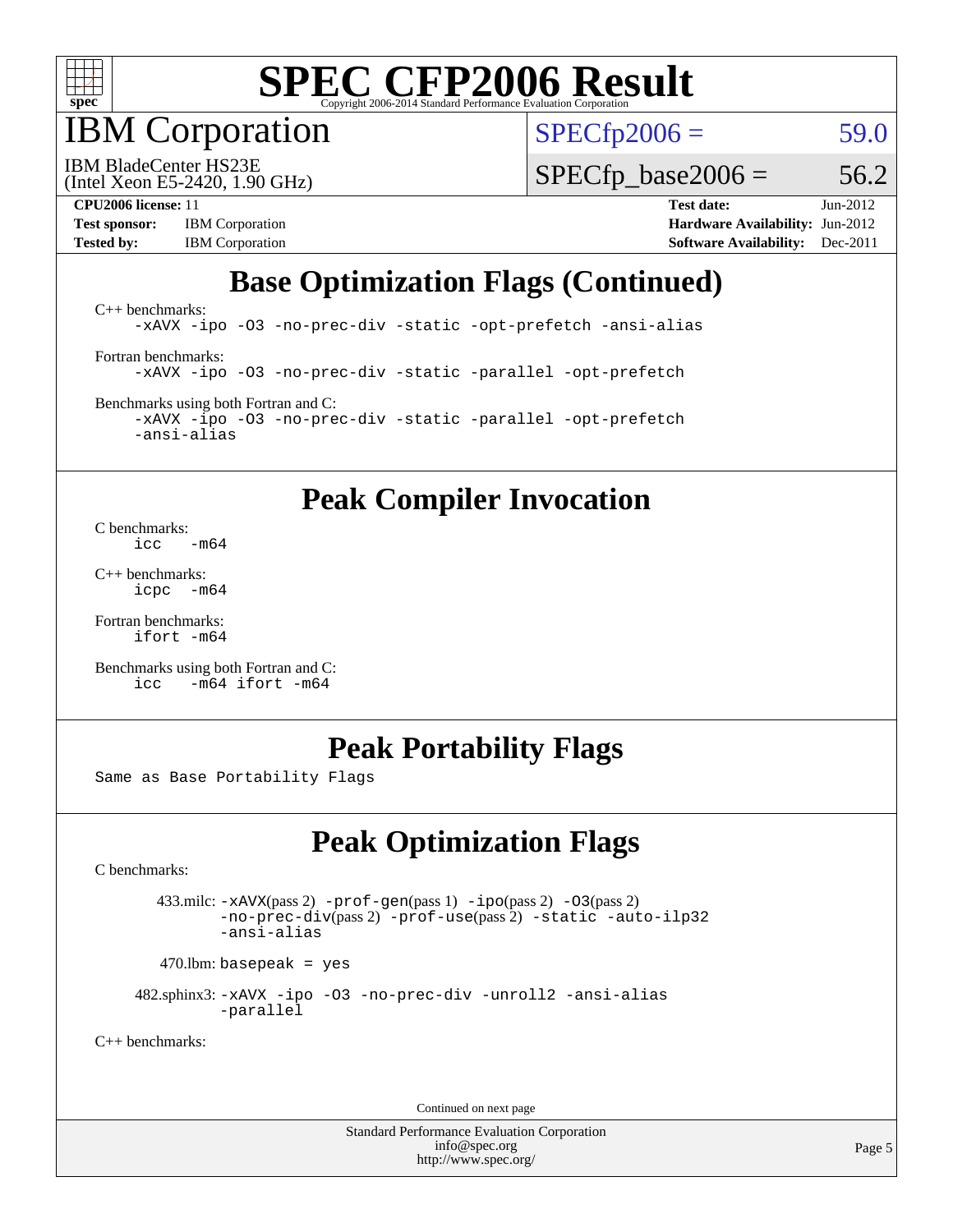

IBM Corporation

 $SPECTp2006 = 59.0$ 

(Intel Xeon E5-2420, 1.90 GHz) IBM BladeCenter HS23E

 $SPECTp\_base2006 = 56.2$ 

**[Test sponsor:](http://www.spec.org/auto/cpu2006/Docs/result-fields.html#Testsponsor)** IBM Corporation **[Hardware Availability:](http://www.spec.org/auto/cpu2006/Docs/result-fields.html#HardwareAvailability)** Jun-2012 **[Tested by:](http://www.spec.org/auto/cpu2006/Docs/result-fields.html#Testedby)** IBM Corporation **[Software Availability:](http://www.spec.org/auto/cpu2006/Docs/result-fields.html#SoftwareAvailability)** Dec-2011

**[CPU2006 license:](http://www.spec.org/auto/cpu2006/Docs/result-fields.html#CPU2006license)** 11 **[Test date:](http://www.spec.org/auto/cpu2006/Docs/result-fields.html#Testdate)** Jun-2012

### **[Peak Optimization Flags \(Continued\)](http://www.spec.org/auto/cpu2006/Docs/result-fields.html#PeakOptimizationFlags)**

```
Standard Performance Evaluation Corporation
           444.namd: -xAVX(pass 2) -prof-gen(pass 1) -ipo(pass 2) -O3(pass 2)
                   -no-prec-div(pass 2) -prof-use(pass 2) -fno-alias
                   -auto-ilp32
           447.dealII: basepeak = yes
          450.soplex: basepeak = yes
          453.povray: -xAVX(pass 2) -prof-gen(pass 1) -ipo(pass 2) -O3(pass 2)
                   -no-prec-div(pass 2) -prof-use(pass 2) -unroll4 -ansi-alias
   Fortran benchmarks: 
         410.bwaves: basepeak = yes
        416.gamess: -xAVX(pass 2) -prof-gen(pass 1) -ipo(pass 2) -O3(pass 2)
                   -no-prec-div(pass 2) -prof-use(pass 2) -unroll2
                   -inline-level=0 -scalar-rep- -static
         434.zeusmp: basepeak = yes
         437.leslie3d: basepeak = yes
     459.GemsFDTD: -xAVX(pass 2) -prof-gen(pass 1) -ipo(pass 2) -O3(pass 2)
                   -no-prec-div(pass 2) -prof-use(pass 2) -unroll2
                   -inline-level=0 -opt-prefetch -parallel
          465.tonto: -xAVX(pass 2) -prof-gen(pass 1) -po(pass 2) -03(pass 2)
                   -no-prec-div(pass 2) -prof-use(pass 2) -inline-calloc
                   -opt-malloc-options=3 -auto -unroll4
   Benchmarks using both Fortran and C: 
        435.gromacs: basepeak = yes
     436.cactusADM: basepeak = yes
         454.calculix: -xAVX -ipo -O3 -no-prec-div -auto-ilp32 -ansi-alias
            481.wrf: basepeak = yes
                         The flags files that were used to format this result can be browsed at
http://www.spec.org/cpu2006/flags/Intel-ic12.1-official-linux64.20120425.html
http://www.spec.org/cpu2006/flags/IBM-Platform-Flags-V1.2-SNB-C.html
                             You can also download the XML flags sources by saving the following links:
http://www.spec.org/cpu2006/flags/Intel-ic12.1-official-linux64.20120425.xml
http://www.spec.org/cpu2006/flags/IBM-Platform-Flags-V1.2-SNB-C.xml
```